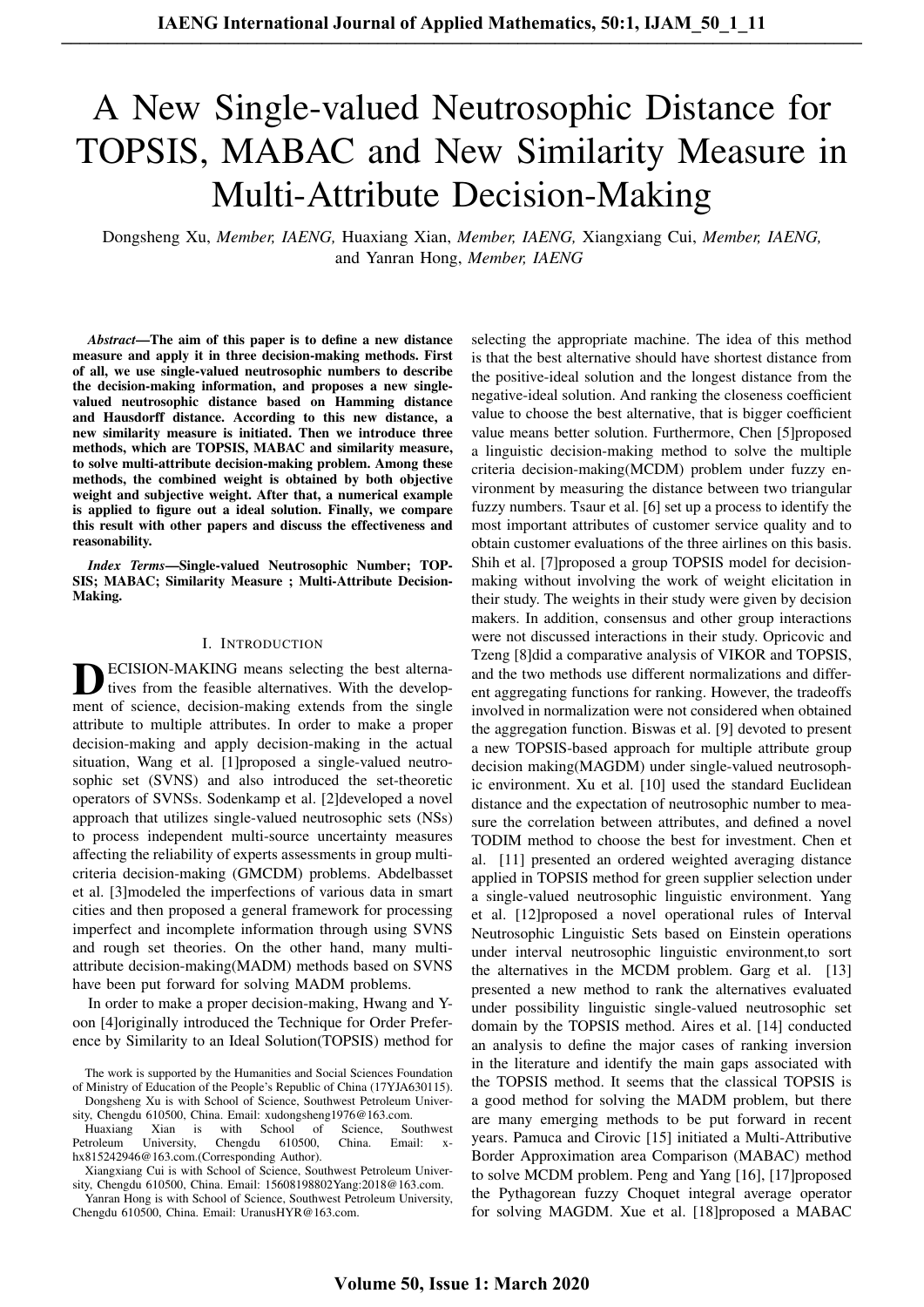method for material selection and used the extended group decision method to sort the alternative materials. Sun et al. [19]developed a project-based MABAC method with fuzzy language item sets and extended this method into hesitant fuzzy linguistic environment. Peng and Dai [20]proposed a new definition of single-valued neutrosophic distance measure , which can reduce information loss and keep more original information. In order to avoid the disadvantages of impractical operations. Yang et al. [21] extended the Normalized Weighted Bonferroni Mean operator to adapt to the single-valued neutrosophic environment, and analyzed some ideal properties of the new operator. Ji et al. [22]established the fuzzy outsourcing supplier selection method. The method of outsourcing supplier selection uses extended MABAC to handle single-valued neutrosophic linguistic numbers(SVNLNs). Jia et al. [23]proposed a new group information aggregation tool and extended multi-criteria group decision making(MCGDM) model based on intuitionistic fuzzy rough number. Different from the above two, a new method for solving the neutrosophic decision-making problem was proposed by Ye in 2014. He [24]defined similarity measures based on a new interval neutrosophic distance, which can be used in practical scientific and engineering applications. Meanwhile, Ye [25]proposed cross entropy measures of SVNS for decision making. Liu [26]extened Archimedean t-conorm and c-norm to SVNNs. Ye et al. [27]proposed SVNSs similarity measures based on tangent function, and developed a multi-cycle medical diagnosis method by using the similarity measure. Ye [28]introduced the concept of simplified neutrosophic set and defined the operational laws of SNS. But there was a mistake with the similarity degree.In order to conquer these shortcomings, Wang et al. [29] defined a improved similarity measure. Then, Peng and Dai [20]proposed a new axiomatic distance measure and similarity measure in the form of SVNN. Aghabozorgi et al. [30]proposed a new similarity measure between two vertices of the network, which is relying on structural units of online networks named motifs. Redrickson et al. [31]extended the similarity measure of medical event sequences using user-defined event weights.

The rest of this article is as follows: In Section 2, singlevalued neutrosophic set are introduced. In Section 3, we define a new distance and a new similarity measure. In section 4, we introduce three methods to solve multi-attribute decision-making problems. In Section 5, A numerical example and a comparison analysis are shown to elaborate the proposed methods. The conclusions are drawn in section 6.

#### II. PRELIMINARIES OF NEUTROSOPHIC

This section gives a brief overview of concepts and definitions of neutrosophic set (NS), and single-valued neutrosophic set (SVNS).

*Definition 1:* [32] Let *X* be a space of points (objects), with a class of elements in *X* denoted by *x*. A neutrosophic set *A* in *X* is summarized by a truth-membership function  $T_{A(x)}$ , an indeterminacy-membership function  $I_{A(x)}$ , and a falsity-membership function  $F_{A(x)}$ . The functions  $T_{A(x)}$ ,  $I_{A(x)}$ ,  $F_{A(x)}$  are real standard or non-standard subsets of ]0*−,* 1 <sup>+</sup>[. That is *TA*(*x*) : *X →*]0*−,* 1 <sup>+</sup> [*IA*(*x*) : *X →*] 0*−,* 1 + and  $F_A(x) : X \to ]0^-, 1^+[$ .

There is restriction on the sum of  $T_A(x)$ ,  $I_A(x)$  and  $F_A(x)$ , so  $0^- \leq \sup T_A(x) + \sup I_A(x) + \sup F_A(x) \leq 3^+$ . As mentioned above, it is hard to apply the neutrosophic set to solve some real problems. Hence, Wang et al. [1]presented , which is a subclass of the neutrosophic set and mentioned the definition as follows:

*Definition 2:* [1] Let *X* be a space of points (objects), with a class of elements in *X* denoted by *x*. A singlevalued neutrosophic set  $N$  in  $X$  is summarized by a truthmembership function  $T_{N(x)}$ , an indeterminacy-membership function  $I_{N(x)}$ , and a falsity-membership function  $F_{N(x)}$ . Then a SVNS *N* can be denoted as follows:

$$
N = \{ \langle x, T_N(x), I_N(x), F_N(x) \rangle \ x \in X \}
$$
 (1)

where  $T_N(x)$ ,  $I_N(x)$ ,  $F_N(x) \in [0,1]$  for  $\forall x \in X$ . Meanwhile, the sum of  $T_N(x)$ ,  $I_N(x)$ , and  $F_N(x)$  fulfills the condition

$$
0 \le T_N(x) + I_N(x) + F_N(x) \le 3.
$$

*Definition 3:* [1] Let  $x = (T_x, I_x, F_x)$  and  $y =$  $(T_y, I_y, F_y)$  be two SVNNs, then operations can be defined as follows:

1. 
$$
x^c = (F_x, 1 - I_x, T_x);
$$
  
\n2.  $x \oplus y = (T_x + T_y - T_x * T_y, I_x * I_y, F_x * F_y);$   
\n3.  $x \otimes y = (T_x * T_y, I_x + I_y - I_x * I_y, F_x + F_y - F_x * F_y);$   
\n4.  $\lambda x = \left(1 - (1 - T_x)^{\lambda}, (I_x)^{\lambda}, (F_x)^{\lambda}\right), \lambda > 0;$   
\n5.  $x^{\lambda} = \left((T_x)^{\lambda}, 1 - (1 - I_x)^{\lambda}, 1 - (1 - F_x)^{\lambda}\right), \lambda > 0.$ 

*Definition 4:* [1] For two SVNNS  $x = (T_x, I_x, F_x)$  and  $y=(T_y,I_y,F_y)$ , if  $x \leq y$  then  $T_x \leq T_y, I_x \geq I_y, F_x \geq F_y$ .

*Definition 5:* [24] Let *x* and *y* be any two SVNNs, then the Hamming distance between  $x$  and  $y$  can be defined as follows:

$$
d_{Ha}(x,y) = \frac{1}{3} \left( |T_x - T_y| + |I_x - I_y| + |F_x - F_y| \right) \tag{2}
$$

*Definition 6:* [24] Let *x* and *y* be any two SVNNs, then the Euclidean distance between *x* and *y* can be defined as follows:

$$
d_E(x,y) = \sqrt{\frac{1}{3} \left( (T_x - T_y)^2 + (I_x - I_y)^2 + (F_x - F_y)^2 \right)} \tag{3}
$$

*Definition 7:* [10] Let *x* and *y* be any two SVNNs, we can get normalized generalized distance between *x* and *y* is

$$
D_g(x,y) = \frac{1}{3} \left( |T_x - T_y|^\lambda + |I_x - I_y|^\lambda + |F_x - F_y|^\lambda \right)^{\frac{1}{\lambda}} \tag{4}
$$

with the condition of  $\lambda > 0$ . When  $\lambda = 1$ , it is the Hamming distance; when $\lambda = 2$ , it is the Euclidean distance.

*Definition 8:* [17] Let  $x = (T_x, I_x, F_x)$  be a SVNN, then the proposed score function  $S_{\alpha,\beta}(x)$  is defined as follows:

$$
S_{\alpha,\beta}(x) = \frac{2}{3} + \frac{T_x}{3} - \alpha \frac{I_x}{3} - \beta \frac{F_x}{3}
$$
 (5)

*Definition 9:* Let  $x = (T_x, I_x, F_x)$  be a SVNN, then the proposed accuracy function  $H(x)$  is defined as follows:

$$
H(x) = T_x - F_x \tag{6}
$$

*Definition 10:* Let *x*, *y* be any two SVNNs, If  $S_{\alpha\beta}(x)$  <  $S_{\alpha,\beta}(y)$ ,  $x < y$ , when  $S_{\alpha,\beta}(x) = S_{\alpha,\beta}(y)$ ; If  $H(x) = H(y)$ and then  $x = y$ , else if  $H(x) < H(y)$  and then  $x < y$ .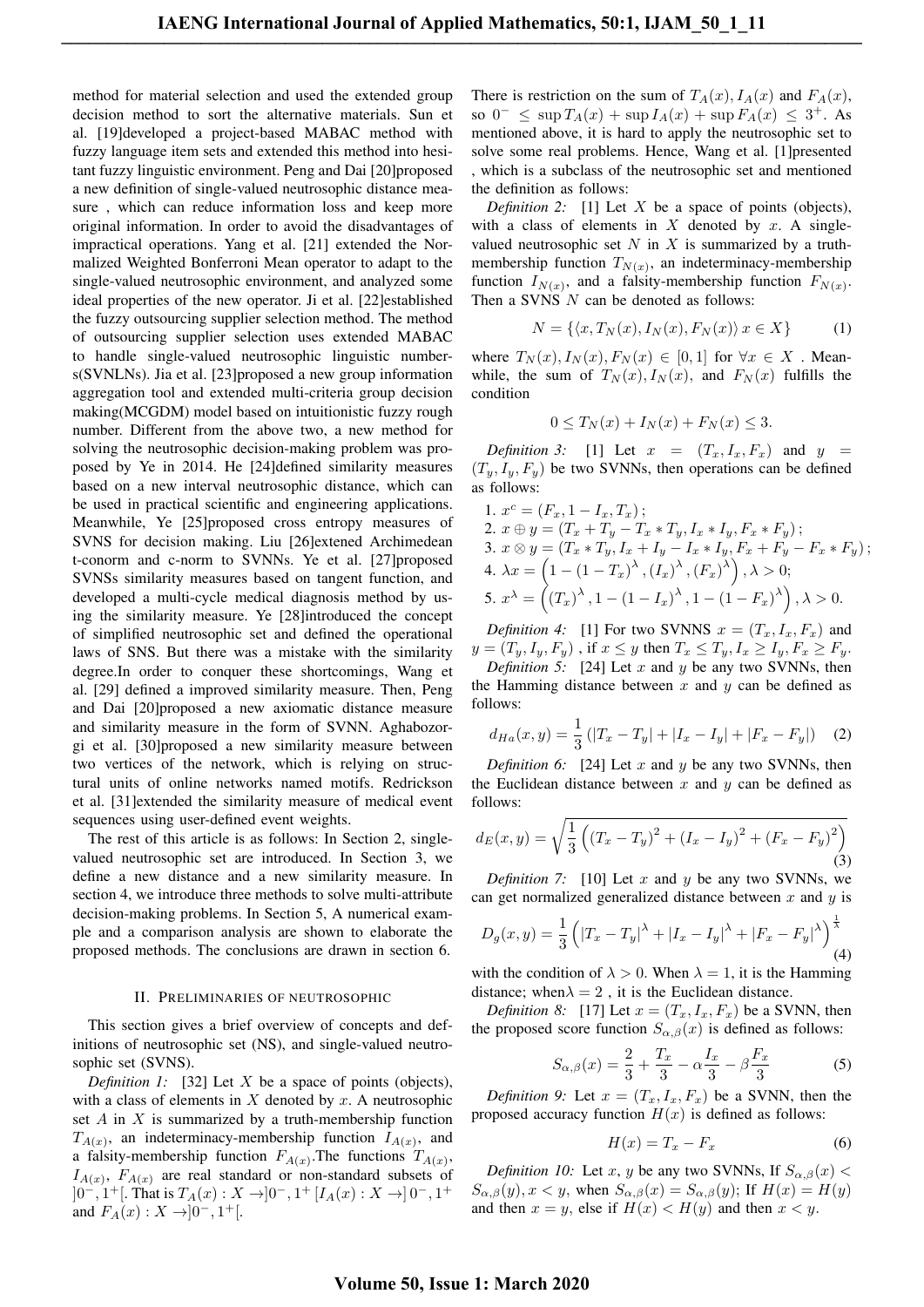## III. A NEW SVNN DISTANCE AND SIMILARITY MEASURE

*Definition 11:* Let *x* and *y* be any two SVNNs, then the normalized single-valued neutrosophic Hausdorff distance between *x* and *y* is

$$
D_{Hd} = \max\{|T_x - T_y|, |I_x - I_y|, |F_x - F_y|\}\
$$
 (7)

Let  $x$ ,  $y$  and  $z$  be any three SVNNs, the above defined the weighted single-value neutrosophic Hausdorff distance among *x*, *y* and *z* satisfies the following properties  $(1) - (4)$ :

$$
(1)D_{Hd}(x, y) \ge 0;
$$
  
\n
$$
(2)D_{Hd}(x, y) = 0
$$
 if and only if  $x = y$ ;  
\n
$$
(3)D_{Hd}(x, y) = D_{Hd}(y, x);
$$
  
\n
$$
(4) \text{If } x \subseteq y \subseteq z, \text{ then } D_{Hd}(x, z) \ge D_{Hd}(x, y) \text{ and }
$$
  
\n
$$
D_{Hd}(x, z) \ge D_{Hd}(y, z).
$$

Proof : In order for  $D_{Hd}$  to be qualified as a reasonable distance measure for SVNSs, it must meet the  $(1) - (4)$  of axiomatic requirements.

For any three SVNNs  $x = (T_x, I_x, F_x), y = (T_y, I_y, F_y)$ and  $z = (T_z, I_z, F_z)$ .

(1)  $|T_x - T_y| \ge 0, |I_x - I_y| \ge 0, |F_x - F_y| \ge 0$  was established. So max  $\{ |T_x - T_y|, |I_x - I_y|, |F_x - F_y| \} \ge 0$ . (2) When  $D_{Hd}(x, y) = 0$ . We can get that

 $\max \{|T_x - T_y|, |T_x - I_y|, |F_x - F_y|\} = 0$ , then  $|T_x-T_y|=0, |I_x-I_y|=0, |F_x-F_y|=0,$  that is  $x=y$ . On the other hand, if  $x = y$ , it is obvious that  $D_{Hd}(x, y) = 0$ .  $(3)$  max  $\{|T_x - T_y|, |I_x - I_y|, |F_x - F_y|\}$  $\max \{|T_y - T_x|, |I_y - I_x|, |F_y - F_x|\}$  because of

$$
\begin{aligned}\n|T_x - T_y| &= |T_y - T_x|, |I_x - I_y| = |I_y - I_x|, |F_x - F_y| = \\
|F_y - F_x|, \text{ namely } D_{Hd}(x, y) &= D_{Hd}(y, x). \\
\text{(4) If } x \subseteq y \subseteq z, \text{ then } T_x \le T_y \le T_z, I_x \ge I_y \ge I_z\n\end{aligned}
$$

and  $F_x \geq F_y \geq F_z$ , hence  $|T_x - T_z| \geq |T_x - T_y|$ ,  $|I_x - I_z| \ge |I_x - I_y|$  and  $|F_x - F_z| \ge |F_x - F_y|$ , so  $\max \{|T_x - T_z|, |I_x - I_z|, |F_x - F_z| \}$  $\max \{ |T_x - T_y|, |I_x - I_y|, |F_x - F_y| \},$  Consequently  $D_{Hd}(x, z) \geq D_{Hd}(x, y)$ . Similarly,  $D_{Hd}(x, z)$  $D_{Hd}(y, z)$ . This completes the proof.

*Definition 12:* The normalized generalized single-valued neutrosophic Hausdorff distance between *x* and *y* is

$$
D_{gHd} = \max\left\{ |T_x - T_y|^{\mu}, |I_x - I_y|^{\mu}, |F_x - F_y|^{\mu} \right\}^{\frac{1}{\mu}} \tag{8}
$$

 $\mu > 0$ , when  $\mu = 1, 2, \dots$ , it is the Hausdorff distance. we get  $D_{Hd} = D_{aHl}$  with any two SVNNS.

*Definition 13:* The weighted parameter single-valued neutrosophic distance between *x* and *y* is

$$
D_{wp}(x, y) = vD_g(x, y) + (1 - v)D_{Hd}(x, y)
$$
  
=  $\frac{v}{3} \left( |T_x - T_y|^{\lambda} + |I_x - I_y|^{\lambda} + |F_x - F_y|^{\lambda} \right)^{\frac{1}{\lambda}}$  (9)  
+ (1 - v) max { $|T_x - T_y|$ ,  $|I_x - I_y|$ ,  $|F_x - F_y|$ }

where  $\lambda > 0$ , and  $0 \le v \le 1$ .

It is easy to prove that the definition is valid, and the proof process is omitted. If we set  $\lambda = 1$ , then we can get the weighted parameter from the Hamming and Hausdorff single-valued distance which is described as follows:

$$
D_{wHH}(x,y) = vD_{Ha}(x,y) + (1-v)D_{Ha}(x,y)
$$
  
=  $\frac{v}{3}$  (|T<sub>x</sub> - T<sub>y</sub>| + |I<sub>x</sub> - I<sub>y</sub>| + |F<sub>x</sub> - F<sub>y</sub>|)  
+ (1-v) max {|T<sub>x</sub> - T<sub>y</sub>|, |I<sub>x</sub> - I<sub>y</sub>|, |F<sub>x</sub> - F<sub>y</sub>|} (10)

*Definition 14:* Let *x*, *y* and *z* be any three SVNNs,  $S(x, y)$  is a similarity measure

$$
S(x, y) = 1 - D_{wHH}(x, y)
$$
  
= 1 -  $\frac{v}{3}$  (|T<sub>x</sub> - T<sub>y</sub>| + |I<sub>x</sub> - I<sub>y</sub>| + |F<sub>x</sub> - F<sub>y</sub>|)  
-(1 - v) max {|T<sub>x</sub> - T<sub>y</sub>|, |I<sub>x</sub> - I<sub>y</sub>|, |F<sub>x</sub> - F<sub>y</sub>|} (11)

It possesses the following properties:

$$
(1)0 \le S(x, y) \le 1;
$$
  
\n
$$
(2)S(x, y) = 1
$$
 if and only if  $x = y$   
\n
$$
(3)S(x, y) = S(y, x);
$$
  
\n
$$
(4) \text{If } x \subseteq y \subseteq z, \text{ then } S(x, z) \le S(x, y) \text{ and }
$$
  
\n
$$
S(x, z) \le S(y, z).
$$

It can be proved that the properties are valid, and the proof process is omitted.

Based on the above fundamental knowledge, we develop three practical methods for sloving MADM problem with SVN information.

#### IV. THREE METHODS FOR SLOVING MADM PROBLEM

In this section, we will introduce three methods to solve MADM problems.

#### *A. Problem description*

There is a DADM problem: let  $A = \{A_1, A_2, \dots, A_m\}$ be a discrete set of alternatives,  $C = \{C_1, C_2, \dots, C_n\}$  be a series of attributes, and  $W = \{W_1, W_2, \dots, W_n\}$  be weight vector assigned for the attributes by the decision makers with  $w_j \in [0,1]$ ,  $\sum_{j=1}^n w_j = 1$ . Assume that the evaluation of the alternative  $A_i$  with respect to attribute  $C_i$  is represented by SVN matrix.

$$
R = (r_{ij})_{m \times n} = (T_{ij}, I_{ij}, F_{ij})_{m \times n}
$$
 (12)

### *B. Determination of weights*

In this part, we obtain the attribute weights by the method in [20]. We can get the score function  $S = (s_{ij})_{\text{mon}} (i =$  $1, 2, \cdots, m; j = 1, 2, \cdots, n$  of single-valued neutrosophic matrix by eq. (5). Let  $\overline{s}_i = \frac{1}{n} \sum_{j=1}^n s_{ij}$ , then the objective weights  $\omega_i$  are defined as follows:

$$
\omega_j = \frac{1 - \frac{1}{m} \left( \sum_{i=1}^m \left( o_{ij}^q \right) \right)^{\frac{1}{q}}}{n - \frac{1}{m} \sum_{j=1}^n \left( \sum_{i=1}^m \left( o_{ij}^q \right) \right)^{\frac{1}{q}}}
$$
(13)

Let  $o_{ij} = \frac{\min_i |s_{ij} - \bar{s}_i| + \xi \max_i |s_{ij} - \bar{s}_i|}{|s_{ii} - \bar{s}_i| + \xi \max_i |s_{ii} - \bar{s}_i|}$  $\frac{|n_i| s_{ij} - s_i| + \xi \max_i |s_{ij} - s_i|}{|s_{ij} - \overline{s}_i| + \xi \max_i |s_{ij} - \overline{s}_i|}$  is gray mean relational degree, in general, we set  $\xi = 0.5$ . The objective weight  $\omega = {\omega, \omega_2, \cdots, \omega_n}$ , are obtained by Eq. (13) directly, where  $\sum_{j=1}^{n} \omega_j = 1, 0 \leq \omega_j \leq 1$ . Meanwhile the subjective weights  $w = \{w_1, w_2, \dots, w_n\}$ , are given by the decision makers directly, where  $\sum_{j=1}^{n} w_j = 1, 0 \le w_j \le 1$ . Therefore, the final weights  $\varpi = {\varpi_1, \varpi_2, \cdots, \varpi_n}$  can be defined as follows:

$$
\varpi_j = \frac{w_j * \omega_j}{\sum_{j=1}^n w_j * \omega_j} \tag{14}
$$

where  $\sum_{j=1}^{n} \overline{\omega}_j = 1, 0 \le \overline{\omega}_j \le 1.$ 

## *C. The steps of three methods*

We will briefly introduce the TOPSIS, MABAC, similarity method based on new distance measure of SVNN.

## **Volume 50, Issue 1: March 2020**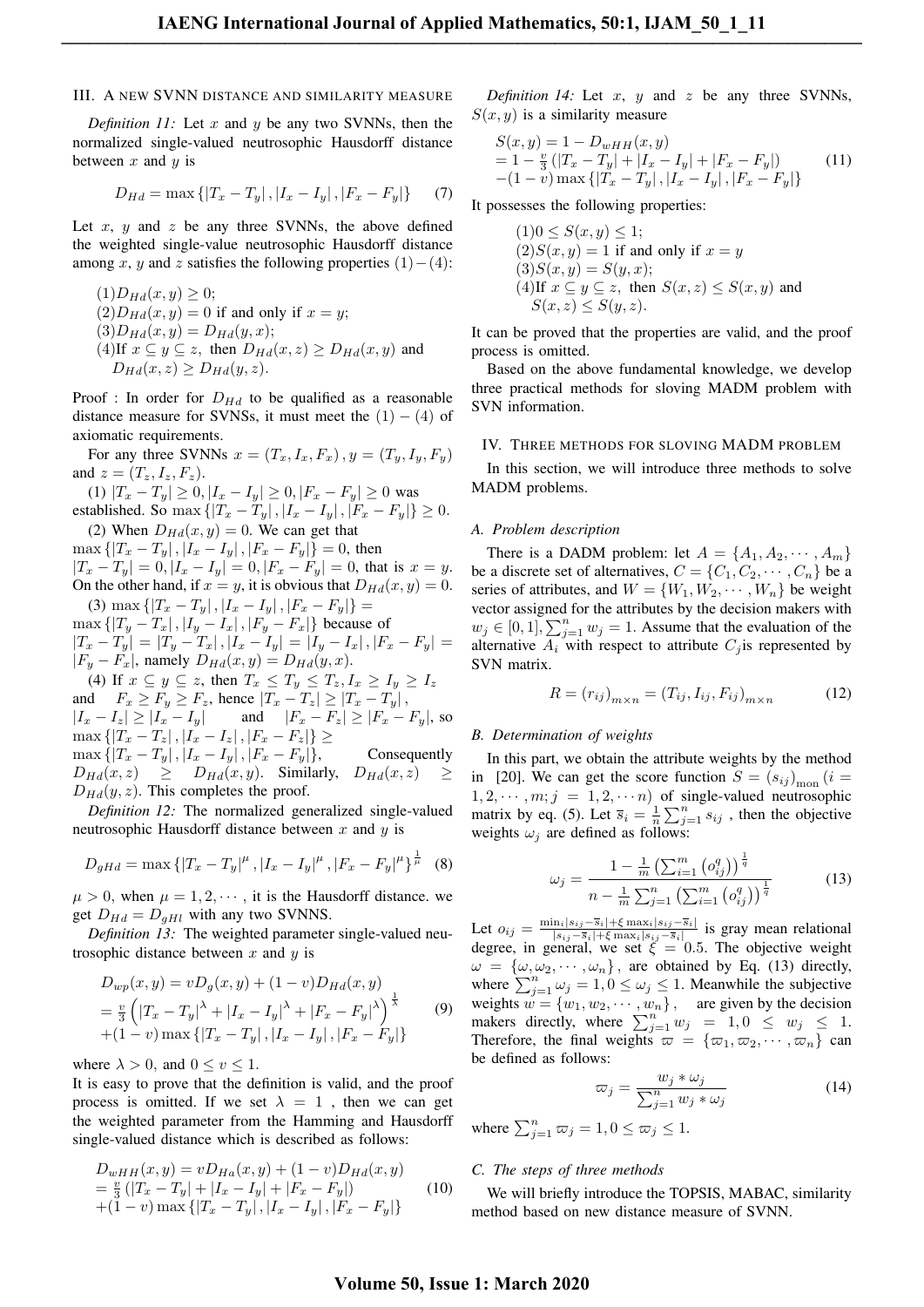*1) TOPSIS:* Step 1. Identify the alternatives and attributes, and obtain the single-valued neutrosophic matrix

$$
R = (r_{ij})_{m \times n} = (T_{ij}, I_{ij}, F_{\tilde{j}})_{m \times n} (i = 1, 2, \cdots, m; j = 1, 2, \cdots n).
$$

Step 2. Normalize the single-valued neutrosophic decision  $\frac{1}{2}$  matrix  $R = (r_{ij})_{\substack{n \times n \\ n \to \infty}} (i = 1, 2, \cdots, m; j = 1, 2, \cdots, n)$  into  $\overline{R} = (\overline{r}_{ij})_{m \times n} = (\overline{T_{ij}}, \overline{I_{ij}}, \overline{F_{ij}})_{m \times n}.$ 

$$
\overline{r_{ij}} = \begin{cases}\n(T_{ij}, I_{ij}, F_{ij}) & C_j \text{ is benefit attribute} \\
(F_{ij}, 1 - I_{ij}, T_{ij}) & C_j \text{ is cost attribute}\n\end{cases}
$$

Step 3. Compute relative weight  $\varpi_j$  of attribute  $C_j$  by Eq.  $(14)$ .

Step 4. Determine the single-valued neutrosophic positiveideal solution (SVN-PIS)  $R^+$  and the single-valued neutrosophic negative-ideal solution(SVN-NIS)  $R$ <sup>−</sup> by Eqs. (15) and (16).

$$
R^{+} = \{r_1^+, r_2^+, \cdots, r_n^+\}\tag{15}
$$

where  $r_j^+ = (T_j^+, I_j^+, F_j^+)$   $(j = 1, 2, \dots, n)$ , and  $T_j^+ =$  $\max_i {\{\tilde{T}_{ij}\}}$  ,  $I_j^+ = \min_i {\{\tilde{I}_{ij}\}}$  ,  $F_j^+ = \min_i {\{F_{ij}\}}$ 

$$
R^{-} = \{r_1^{-}, r_2^{-}, \cdots, r_n^{-}\}\tag{16}
$$

where  $r_j^- = (T_j^-, I_j^-, F_j^-)$   $(j = 1, 2, \dots, n)$ , and  $T_j^- =$  $\min_i \{T_{ij}\}, I_j^- = \max_i \{I_{ij}\}, F_j^- = \max_i \{F_i\}.$  *R*<sup>+</sup> is single-valued neutrosophic positive-ideal solution (SVN-PIS) and *R−*is single-valued neutrosophic negative-ideal solution (SVN-NIS). It can be obtained that the optimal solution should have the shortest distance from the SVN-PIS and the farthest distance from the SVN-NIS, simultaneously.

Step 5. Compute the difference of each alternative from the SVN-PIS  $\bar{d}_i^+$  and SVN-NIS  $d_i^-$  by Eqs. (17)and (18), respectively.

$$
d_i^+ = \sum_{j=1}^n w_j * D_{wHH}(r_{ij}, R^+), \quad i = 1, 2, \cdots, m \quad (17)
$$

$$
d_i^- = \sum_{j=1}^n w_j * D_{wHH}(r_{\vec{g}}, R^-), \quad i = 1, 2, \cdots, m \quad (18)
$$

Step 6. Compute the closeness coefficient  $C_i$  of each alternative by Eq. (19).

$$
C_i = \frac{d_i^-}{d_i^+ + d_i^-}, i = 1, 2, \cdots, m
$$
 (19)

Step 7. Rank these alternatives according to the value of  $C_i$  and choose the best one with the maximum of  $C_i$ .

*2) MABAC:* Steps 1 *−* 3. It is the same as the TOPSIS method.

Step 4. Compute the weighted matrix  $T = (t_{ij})_{m \times n}$  by Eq .(20)

$$
t_{ij} = (T'_{ij}, I'_{ij}, F'_{ij}) = \varpi_j \overline{r_{ij}}
$$

$$
= \left(1 - \left(1 - \overline{T_{ij}}\right)^{\varpi_j}, \left(\overline{I_{ij}}\right)^{\varpi_j}, \left(\overline{F_{ij}}\right)^{\varpi_j}\right) \tag{20}
$$

Step 5. Compute the border approximation area (BAA) matrix  $G = (g_j)_{1 \times n}$ . The BAA for each attribute is obtained by Eq. (21).

$$
g_j = \prod_{i=1}^m (t_{ij})^{1/m} =
$$

$$
\left(\prod_{i=1}^m (T'_{ij})^{1/m}, 1 - \prod_{i=1}^m (I'_{ij})^{1/m}, 1 - \prod_{i=1}^m (F'_{ij})^{1/m}\right)
$$
(21)

TABLE I THE SINGLE-VALUED NEUTROSOPHIC MATRIX  $R = (r_{ij})_{5 \times 3}$ 

|                | $C_1$           | Cэ              | Cз              |
|----------------|-----------------|-----------------|-----------------|
| A <sub>1</sub> | (0.0, 0.0, 0.0) | (1.0, 0.0, 0.0) | (0.0, 0.0, 1.0) |
| $A_2$          | (0.0, 0.1, 0.1) | (0.9, 0.1, 0.2) | (0.4, 0.2, 0.2) |
| $A_3$          | (0.1, 0.1, 0.1) | (0.9, 0.2, 0.3) | (0.5, 0.3, 0.2) |
| $A_4$          | (0.3, 0.0, 0.1) | (1.0, 0.1, 0.2) | (0.4, 0.3, 0.2) |
| $A_5$          | (0.0, 0.1, 0.0) | (0.9, 0.1, 0.2) | (0.4, 0.3, 0.2) |

Step 6. Compute the distance matrix  $D = (d_{ij})_{m \times n}$  by Eq. (22).

$$
d_{ij} = \begin{cases} d_{wHH}(t_{ij}, g_j), & \text{if } t_{ij} > g_j \\ 0, & \text{if } t_{ij} = g_j \\ -d_{wHH}(t_{ij}, g_j), & \text{if } t_{ij} < g_j \end{cases}
$$
 (22)

Step 7. Rank the alternatives by  $Q_i$ , where

$$
Q_i = \sum_{j=1}^n d_{ij}, \quad i = 1, 2, \cdots, m; j = 1, 2, \cdots, n
$$
 (23)

The most desired alternative is the one with the maximum value of  $Q_i$ .

*3) similarity measure:* Steps 1 − 3. It is the same as the TOPSIS method.

Step 4. Calculate the ideal solution  $A_j^* = (T_j^+, I_j^+, F_j^+)$  (*j* =  $1, 2, \cdots, n$ ) ,where  $T_j^+ = \max_i \{T_{ij}\}, I_j^+ = \min_i \{I_{ij}\},$  $F_j^+$  = min<sub>i</sub> { $F_{ij}$ }. And then compute the similarity measure  $S^{'}(A_{ij}, A^*_j)$   $(i = 1, 2, \cdots, m, j = 1, 2, \cdots, n)$  by Eq. (11). Step 5. Compute the weight similarity measure  $S(A_i, A^*)$ by Eq.(24).

$$
S(A_i, A^*) = \sum_{j=1}^{n} \varpi_j^* S(A_{ij}, A_j^*) (i = 1, 2, \cdots, m)
$$
 (24)

Step 6. Rank the alternatives by  $S(A_i, A^*)$   $(i = 1, 2, \cdots)$ *, m*). The most desired alternative is the one with the biggest value of  $S(A_i, A^*)$ .

#### V. NUMERICAL EXAMPLE

In this section, a numerical example is given to illustrate the feasibility of the three proposed methods. The decisionmaking problem is a municipal library selection problem with incomplete weight information. A city is going to build a municipal library. The choice of air-conditioning system in the library is one of the problem for the city development commissioner. The contractor provides five feasible alternatives  $A_i(i = 1, 2, 3, 4, 5)$  for library. Supposing that three attributes  $C_1$  (economic ),  $C_2$  (functional ), and  $C_3$ (operational), the subjective weight of the attribute  $C_i$  ( $j$  = 1, 2, 3) is  $w = (0.5, 0.2, 0.3)^T$ . Meanwhile, the attributes are all benefit attribute. Assume that the  $A_i(i = 1, 2, 3, 4, 5)$ under  $C_j$  ( $j = 1, 2, 3$ ) are represented by the single-valued neutrosophic matrix  $R = (r_{ij})_{5 \times 3} = (T_{ij}, I_{ij}, F_{ij})_{5 \times 3}$ , see Table 1.

## *A. Application of TOPSIS*

Step 1. The single-valued neutrosophic decision matrix  $R = (r_{ij})_{5 \times 3} = (T_{ij}, I_{ij}, F_{ij})_{5 \times 3}$  which is shown in Table 1. Step 2. Because all of the attributes are benefit attributes, so

## **Volume 50, Issue 1: March 2020**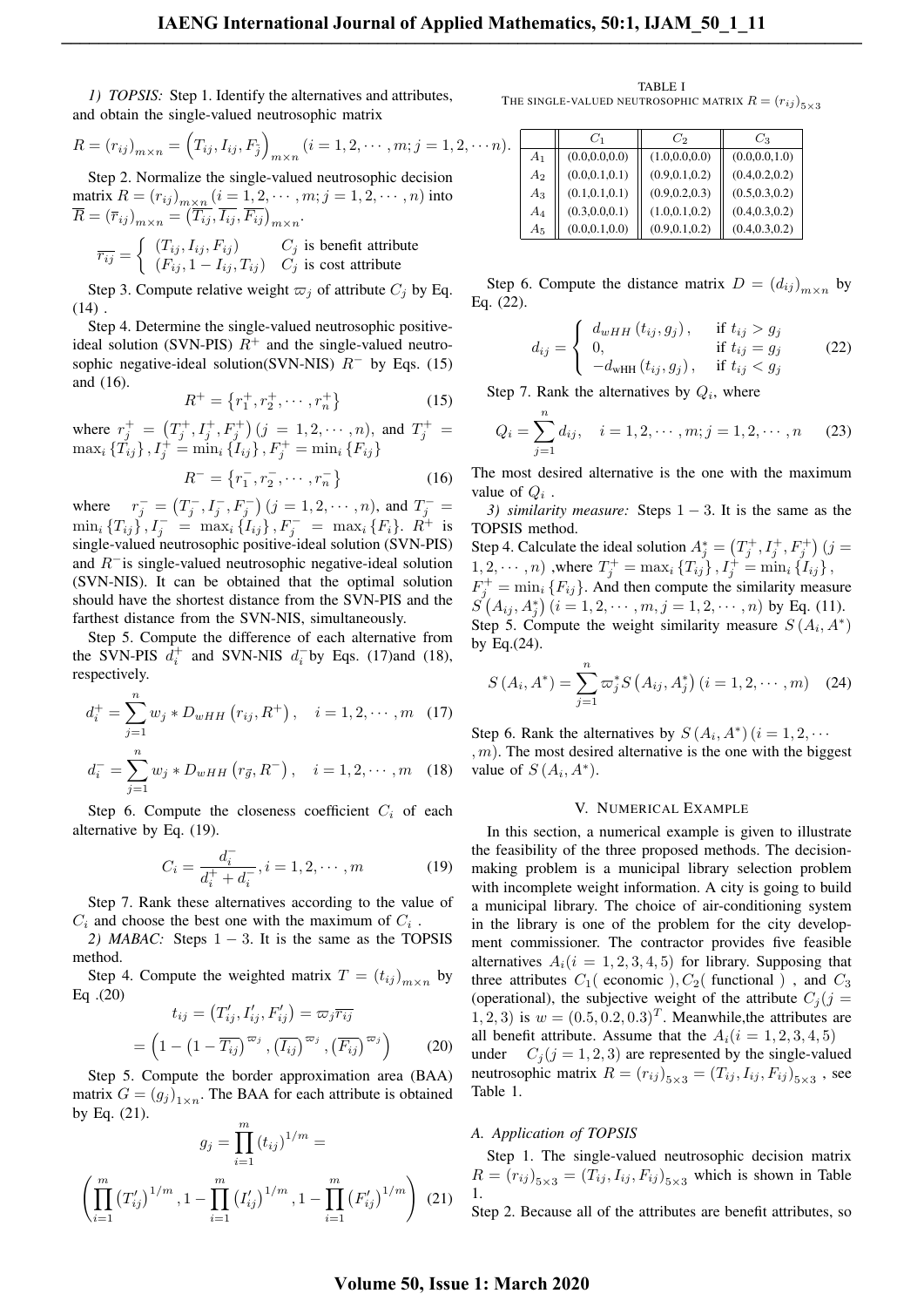TABLE II THE SCORE FUNCTION MATRIX OF  $S_{0.2,0.4} = (s_{ij})_{5 \times 3}$ 

|                | $C_1$  | C2     | $C_3$  |
|----------------|--------|--------|--------|
| A <sub>1</sub> | 0.6667 | 1.0000 | 0.5333 |
| A <sub>2</sub> | 0.6467 | 0.9333 | 0.7600 |
| $A_3$          | 0.6800 | 0.9133 | 0.7867 |
| $A_4$          | 0.7533 | 0.9677 | 0.7533 |
| A5             | 0.6600 | 0.9333 | 0.7533 |

| <b>TABLE III</b>       |  |
|------------------------|--|
| $(o_{ij})_{5\times 3}$ |  |

|                | $C_1$  | $C_2$  | $C_3$  |
|----------------|--------|--------|--------|
| A <sub>1</sub> | 1.0000 | 0.6333 | 0.3556 |
| $A_2$          | 0.6667 | 0.8837 | 0.8889 |
| $A_3$          | 0.7407 | 1.0000 | 1.0000 |
| $A_4$          | 0.9677 | 0.9048 | 0.6400 |
| A5             | 0.7059 | 0.8906 | 0.8276 |

TABLE IV THE  $d_i^+$  of different value of  $v$ 

| U   |        | $d_{\alpha}^+$ | $d_2^+$ | $d_4^-$ | $d\vec{z}$ |
|-----|--------|----------------|---------|---------|------------|
| 0.1 | 0.4307 | 0.2356         | 0.2274  | 0.1815  | 0.2707     |
| 0.3 | 0.5134 | 0.2949         | 0.2939  | 0.2085  | 0.3202     |
| 0.5 | 0.5526 | 0.3271         | 0.3210  | 0.2192  | 0.3430     |
| 0.7 | 0.5919 | 0.3592         | 0.3481  | 0.2298  | 0.3658     |
| 0.9 | 0.6312 | 0.3914         | 0.3752  | 0.2405  | 0.3886     |

TABLE V The  $d_i^-$  of different  $v$ 

|     | $d_1$  | $d_2$  | $d_{\mathcal{D}}^-$ | $d_{\rm A}$ | $d_5^-$ |
|-----|--------|--------|---------------------|-------------|---------|
| 0.1 | 0.1957 | 0.4052 | 0.3435              | 0.4449      | 0.3421  |
| 0.3 | 0.2332 | 0.3913 | 0.4199              | 0.5380      | 0.4263  |
| 0.5 | 0.2509 | 0.4334 | 0.4592              | 0.5843      | 0.4605  |
| 0.7 | 0.2686 | 0.4755 | 0.4985              | 0.6307      | 0.4947  |
| 0.9 | 0.2864 | 0.5176 | 0.5378              | 0.6771      | 0.5290  |

it is no need to normalize.

Step 3. compute the score function matrix  $S_{0.2,0.4}$  =  $(s_{ij})_{5\times3}$ , see Table 2. And get  $S_1 = 0.73333, S_2 =$  $0.7800, \overline{S_3} = 0.7933, \overline{S_4} = 0.8244, \overline{S_5} = 0.7822$ . Then we calculate  $(o_{ij})_{5\times 3}$ , see Table 3. Next, the objective weights are obtained by eq.(13):

 $\omega_1 = 0.3175, \omega_2 = 0.2376, \omega_3 = 0.4449.$ 

Finally, we can get the final weight by combining the objective weights and subjective weights:

$$
\varpi_1 = 0.4673, \varpi_2 = 0.1399, \varpi_3 = 0.3928.
$$

Step 4 Determine the SVN-PIS *R*<sup>+</sup> and SVN-NIS *R−*by Eqs. (15) and (16), get

$$
R^+ = \{ \langle 0.3, 0.0, 0.0 \rangle, \langle 1.0, 0.0, 0.0 \rangle, \langle 0.5, 0.0, 0.2 \rangle \}
$$
  

$$
R^- = \{ \langle 0.0, 0.1, 0.1 \rangle, \langle 0.9, 0.2, 0.3 \rangle, \langle 0.0, 0.3, 1.0 \rangle \}
$$

Step 5 Compute the difference of each alternative from the SVN-PIS  $d_i^+$  shows in Table 4 and SVN-NIS  $d_i^-$  shows in Table 5 by Eqs. (17) and (18), the results are shown as follows:

Step 6. Calculate the closeness coefficient  $C_i$  of each alternative by Eq. (19), see Table 6.

TABLE VI THE  $C_i^+$  of different value of  $v$ 

| U   | $C_1$  | $C_2$  | $C_3$  | $C_4$  | $C_5$  |
|-----|--------|--------|--------|--------|--------|
| 0.1 | 0.3125 | 0.6323 | 0.6017 | 0.7103 | 0.5582 |
| 0.3 | 0.3123 | 0.5702 | 0.5883 | 0.7207 | 0.5711 |
| 0.5 | 0.3122 | 0.5699 | 0.5885 | 0.7272 | 0.5731 |
| 0.7 | 0.3122 | 0.5696 | 0.5888 | 0.7329 | 0.5749 |
| 0.9 | 0.3121 | 0.5694 | 0.5890 | 0.7379 | 0.5765 |

TABLE VII RANKING ORDER AND THE FINAL CHOICE

| $\boldsymbol{\eta}$ | Ranking Order                 | $FC$  |
|---------------------|-------------------------------|-------|
| 0.1                 | $A_4 > A_2 > A_3 > A_5 > A_1$ | $A_4$ |
| 0.3                 | $A_4 > A_3 > A_5 > A_2 > A_1$ | $A_4$ |
| 0.5                 | $A_4 > A_3 > A_5 > A_2 > A_1$ | $A_4$ |
| 0.7                 | $A_4 > A_3 > A_5 > A_2 > A_1$ | $A_4$ |
| 0.9 <sub>o</sub>    | $A_4>A_3>A_5>A_2>A_2$         | $A_4$ |

TABLE VIII THE WEIGHED SVN MATRIX  $T = (t_{ij})_{5 \times 3}$ 

|                | $C_1$                    | $C_2$                    | $C_3$                    |
|----------------|--------------------------|--------------------------|--------------------------|
| $A_1$          | (0.0000, 0.0000, 0.0000) | (1.0000, 0.0000, 0.0000) | (0.0000, 0.0000, 1.0000) |
| A <sub>2</sub> | (0.0000, 0.7246, 0.4048) | (0.6590, 0.7246, 0.5314) | (0.2124, 0.7984, 0.5314) |
| $A_3$          | (0.0480, 0.7246, 0.4048) | (0.6590, 0.7984, 0.6231) | (0.2767, 0.8450, 0.5314) |
| $A_4$          | (0.1535, 0.0000, 0.4048) | (1.0000, 0.7246, 0.5314) | (0.2124, 0.8450, 0.5314) |
| $A_5$          | (0.0000, 0.7246, 0.0000) | (0.6590, 0.7246, 0.5314) | (0.2124, 0.8450, 0.5314) |

TABLE IX THE SVN MATRIX  $D = (d_{ij})_{5 \times 3}$  by  $v = 0.1$ ,

|                | $C_1$     | $C_2$     | $C_3$  |
|----------------|-----------|-----------|--------|
| A <sub>1</sub> | 0.5117    | 0.6441    | 0.7119 |
| A <sub>2</sub> | $-0.1781$ | $-0.1154$ | 0.4456 |
| $A_3$          | $-0.1797$ | $-0.1440$ | 0.4493 |
| $A_4$          | 0.5125    | 0.2104    | 0.4472 |
| $A_5$          | 0.2559    | $-0.1154$ | 0.4472 |

Step 7. The final ranking: FC denotes the final choice which is shown in Table 7. Clearly, the best alternative is *A*4. We can find the different ranking order with different value of  $v$ . And with the increasing of  $v$ , the gap between alternatives can be bigger and bigger. If the difference of alternatives are not obvious, it can be easy to choose the best choice when we increase the value of *v*. Meanwhile, it shows that the final choice is fixed.

## *B. Application of MABAC*

Step 1 − 3. It is the same as the TOPSIS section.

Step 4. Calculate the weighted matrix  $T = (t_{ij})_{5 \times 3}$  by Eq. (20), which is shown in Table 8.

Step 5. The BAA  $G = (g_j)_{1 \times 3}$  is determined according to the Eq. (21), we can get

> *g*<sup>1</sup> = (0*.*0000*,* 0*.*5387*,* 0*.*2675) *g*<sup>2</sup> = (0*.*7786*,* 0*.*6651*,* 0*.*4479) *g*<sup>3</sup> = (0*.*0000*,* 0*.*7628*,* 1*.*0000)*.*

Step 6. Calculate the distance matrix  $D = (d_{ij})_{5 \times 3}$  by Eq. (22) with different value of *v*, when  $v = 0.1, D = (d_{ij})_{5 \times 3}$ is shown in Table 9.

when  $v = 0.3, D = (d_{ij})_{5 \times 3}$  is shown in Table 10. when  $v = 0.5, D = (d_{ij})_{5 \times 3}$  is shown in Table 11.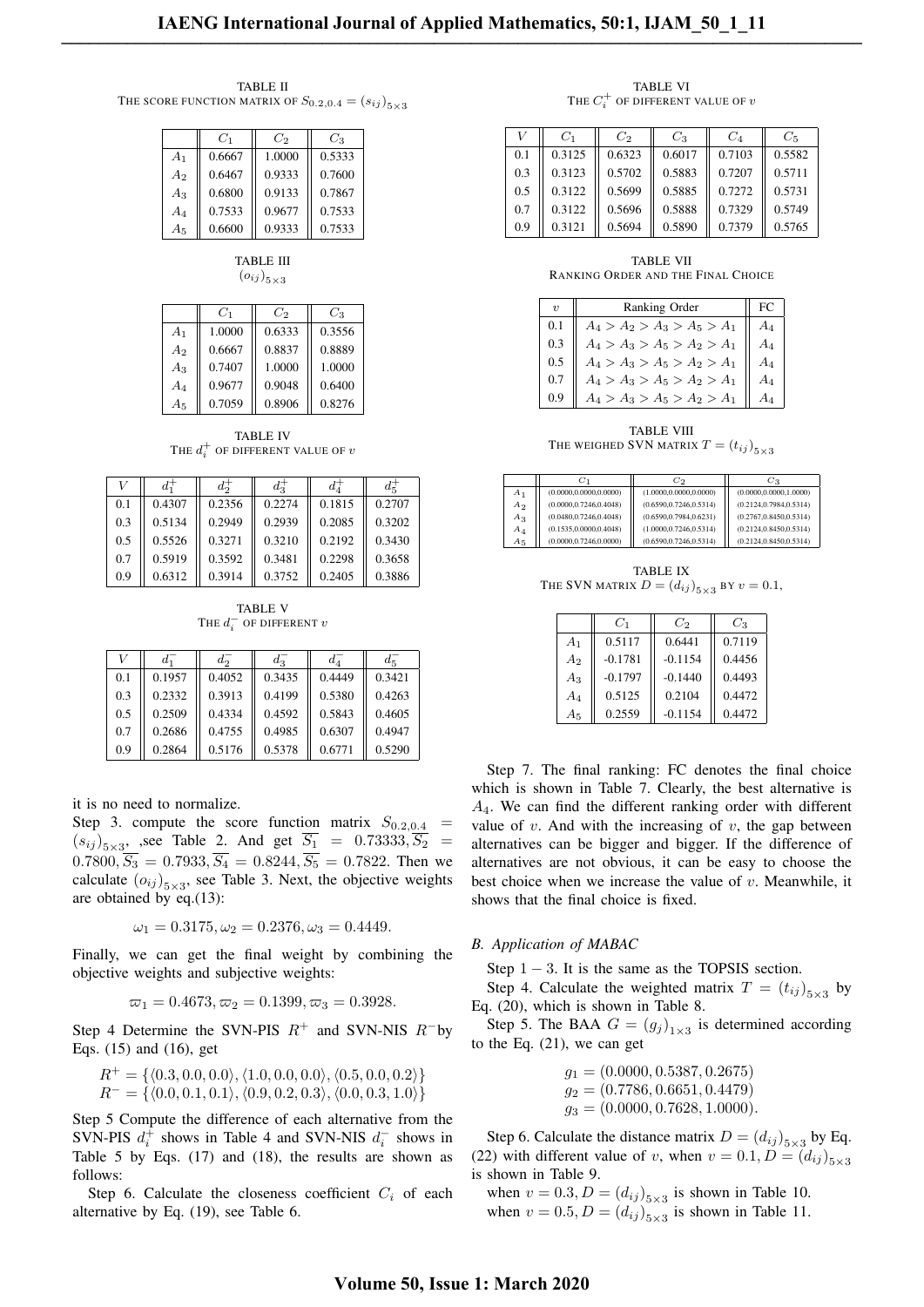TABLE X THE SVN MATRIX  $D = (d_{ij})_{5 \times 3}$  by  $v = 0.3$ ,

|                | $C_1$     | $C_2$     | Cз     |
|----------------|-----------|-----------|--------|
| A <sub>1</sub> | 0.6190    | 0.8749    | 0.7628 |
| A <sub>2</sub> | $-0.2271$ | $-0.1535$ | 0.5230 |
| $A_3$          | $-0.2415$ | $-0.2211$ | 0.5762 |
| $A_4$          | 0.6259    | 0.2553    | 0.5569 |
| $A_5$          | 0.3232    | $-0.1535$ | 0.5569 |

TABLE XI THE SVN MATRIX  $D = (d_{ij})_{5 \times 3}$  by  $v = 0.5$ ,

|                | $C_1$     | $C_2$     | $C_3$  |
|----------------|-----------|-----------|--------|
| A <sub>1</sub> | 0.6725    | 1.0148    | 0.7628 |
| A <sub>2</sub> | $-0.2545$ | $-0.1761$ | 0.5925 |
| $A_3$          | $-0.2786$ | $-0.2717$ | 0.6480 |
| $A_4$          | 0.6841    | 0.2779    | 0.6158 |
| $A_5$          | 0.3605    | $-0.1761$ | 0.6158 |

TABLE XII THE SVN MATRIX  $D = (d_{ij})_{5 \times 3}$  by  $v = 0.7$ ,

|                | $C_1$     | $C_2$     | $C_3$  |
|----------------|-----------|-----------|--------|
| A <sub>1</sub> | 0.7260    | 1.1546    | 0.7628 |
| A <sub>2</sub> | $-0.2820$ | $-0.1987$ | 0.6421 |
| $A_3$          | $-0.3156$ | $-0.3223$ | 0.7198 |
| $A_4$          | 0.7422    | 0.3005    | 0.6748 |
| $A_5$          | 0.3976    | $-0.1987$ | 0.6748 |

TABLE XIII THE SVN MATRIX  $D = (d_{ij})_{5 \times 3}$  by  $v = 0.9$ ,

|                | $C_1$     | $C_2$     | $C_3$  |
|----------------|-----------|-----------|--------|
| A <sub>1</sub> | 0.7795    | 1.2944    | 0.7628 |
| A <sub>2</sub> | $-0.3094$ | $-0.2213$ | 0.6917 |
| $A_3$          | $-0.3527$ | $-0.3728$ | 0.7916 |
| $A_4$          | 0.8004    | 0.3231    | 0.7337 |
| $A_5$          | 0.4348    | $-0.2213$ | 0.7337 |

TABLE XIV THE VALUE OF *Q<sup>i</sup>*

| $\boldsymbol{\eta}$ | $Q_1$  | $Q_2$  | $Q_3$  | $Q_4$  | $Q_5$  |
|---------------------|--------|--------|--------|--------|--------|
| 0.1                 | 1.8677 | 0.1522 | 0.1256 | 0.8184 | 0.5877 |
| 0.3                 | 1.6700 | 0.1303 | 0.1020 | 0.7439 | 0.5300 |
| 0.5                 | 1.4722 | 0.1083 | 0.0784 | 0.6693 | 0.4722 |
| 0.7                 | 1.2744 | 0.0864 | 0.0548 | 0.5948 | 0.4145 |
| 0.9                 | 1.0769 | 0.0645 | 0.0312 | 0.5203 | 0.3568 |

when  $v = 0.7, D = (d_{ij})_{5 \times 3}$  is shown in Table 12.

when  $v = 0.9, D = (d_{ij})_{5 \times 3}$  is shown in Table 13. Step 7. Compute the value of  $Q_i(i = 1, 2, \dots, m)$ , which is shown in Table 14. Then rank the alternatives by  $Q_i(i)$  $1, 2, \cdots, m$  and obtain the final choice, which is shown in Table 15.

The best alternative is *A*1, which is different from TOPSIS method. We can also find that the ranking order and final choice are not changed with different value of *v* .

#### *C. Application of similarity measure*

Step 1 *−* 3. It is the same as the TOPSIS section.

TABLE XV THE RANKING ORDER AND FC

|     | Ranking Order                 | FC |
|-----|-------------------------------|----|
|     | $A_1 > A_4 > A_5 > A_2 > A_3$ | Α1 |
| 0.3 | $A_1 > A_4 > A_5 > A_2 > A_3$ | A1 |
| 0.5 | $A_1 > A_4 > A_5 > A_2 > A_3$ | A1 |
| 0.7 | $A_1 > A_4 > A_5 > A_2 > A_3$ | A1 |
|     | $A_1 > A_4 > A_5 > A_2 > A_3$ |    |

TABLE XVI THE WEIGHT SIMILARITY MEASURE  $S^{\Delta}(A_i, A^*)$   $(i = 1, 2, \cdots, m)$ 

| $\boldsymbol{\eta}$ | $S(A_1, A^*)$ | $S(A_2, A^*)$ | $S(A_3, A^*)$ | $S(A_4, A^*)$ | $S(A_5, A^*)$ |
|---------------------|---------------|---------------|---------------|---------------|---------------|
| 0.1                 | 0.5721        | 0.7647        | 0.7623        | 0.8232        | 0.7340        |
| 0.3                 | 0.6168        | 0.7865        | 0.7838        | 0.8406        | 0.7598        |
| 0.5                 | 0.6643        | 0.8087        | 0.8086        | 0.8628        | 0.7903        |
| 0.7                 | 0.7118        | 0.8309        | 0.8333        | 0.8849        | 0.8209        |
| 0.9                 | 0.7593        | 0.8531        | 0.8581        | 0.9070        | 0.8514        |

TABLE XVII THE RANKING ORDER AND FC

|     | Ranking Order                 | FC |
|-----|-------------------------------|----|
| 0.1 | $A_4 > A_2 > A_3 > A_5 > A_1$ |    |
| 0.3 | $A_4 > A_2 > A_3 > A_5 > A_1$ |    |
| 0.5 | $A_4 > A_2 > A_3 > A_5 > A_1$ |    |
| 0.7 | $A_4 > A_3 > A_2 > A_5 > A_1$ | A4 |
|     | $A_4 > A_3 > A_2 > A_5 > A_1$ |    |

Step 4. It is easy to get  $A_1^* = (0.0, 0.0, 0.0), A_2^* =$  $(1.0, 0.1, 0.0), A_3^* = (0.5, 0.0, 0.2)$ . When  $v = 0.1$  we can get that

 $S(A_{11}, A_1^*) = 0.72, S(A_{12}, A_2^*) = 1.00, S(A_{13}, A_3^*) = 0.24,$  $S(A_{21}, A_1^*) = 0.71, S(A_{22}, A_2^*) = 0.81, S(A_{23}, A_3^*) = 0.81,$  $S(A_{31}, A_1^*) = 0.81, S(A_{32}, A_2^*) = 0.71, S(A_{33}, A_3^*) = 0.72,$  $S(A_{41}, A_1^*) = 0.91, S(A_{42}, A_2^*) = 0.81, S(A_{43}, A_3^*) = 0.72,$  $S(A_{51}, A_1^*) = 0.72, S(A_{52}, A_2^*) = 0.81, S(A_{53}, A_3^*) = 0.72.$ 

We can use the same way to calculate the similarity measure when  $v = 0.3, 0.5, 0.7, 0.9$ .

Step 5. Calculate the weight similarity measure  $S^{\Delta}(A_i, A^*)(i = 1, 2, \cdots, m)$  by Eq.(24), which is shown in Table16.

Step 6. Rank the alternatives by  $S^{\Delta}(A_i, A^*)(i)$  $1, 2, \cdots, m$ , which is shown in Table 17.

So the best choice is  $A_4$ . We can find that the ranking order is variational with different value of *v*, but the final choice is fixed, which is the same with TOPSIS method.

#### *D. A comparison analysis*

In order to better verify the practicability of the multiattribute decision making methods based on TOPSIS, MABAC and similarity measure of SVNNs and compared with the existing methods. The decision data adopts [33]. If the existing methods in Ye [24], [25], Biswas et al. [9], Liu [26], Li et al. [34], Peng et al. [20], and the proposed three methods are utilized to solve the MADM problem in this example, then the results can be obtained and shown in Table 18. From the results shown in Table 17, we can easy to find some interesting things. We can get various answers when we use different methods to solve the same question. Meanwhile, even the same author can get different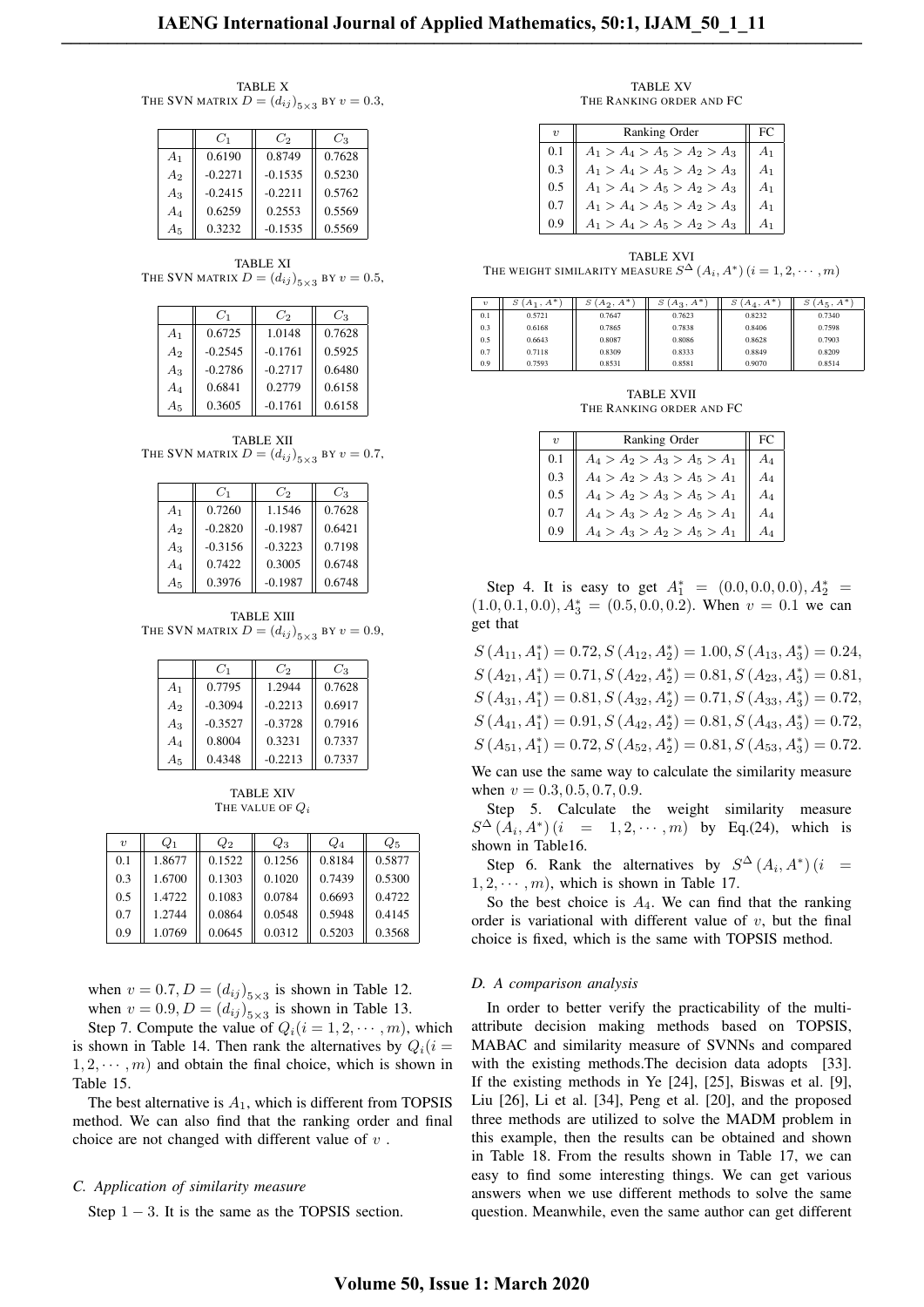| Method            | The Ranking Order             | FC             |
|-------------------|-------------------------------|----------------|
| Ye [24]           | $A_4 > A_2 > A_5 > A_1 > A_3$ | $A_4$          |
| Ye [25]           | $A_4 > A_3 > A_5 > A_1 > A_2$ | $A_4$          |
| Biswas et al. [9] | $A_4 > A_3 > A_2 > A_5 > A_1$ | $A_4$          |
| Liu $[26]$        | $A_1 > A_4 > A_5 > A_3 > A_2$ | A <sub>1</sub> |
| Li et al. $[34]$  | $A_4 > A_3 > A_5 > A_1 > A_2$ | $A_4$          |
| Peng et al. [20]  | $A_4 > A_3 > A_5 > A_2 > A_1$ | A4             |
| Peng et al. [20]  | $A_4 > A_1 > A_5 > A_2 > A_3$ | $A_4$          |
| Method $1(v=0.1)$ | $A_4 > A_2 > A_3 > A_5 > A_1$ | $A_4$          |
| Method $1(v=0.1)$ | $A_4 > A_3 > A_5 > A_2 > A_1$ | $A_4$          |
| Method 2          | $A_1 > A_4 > A_5 > A_2 > A_3$ | A <sub>1</sub> |
| Method $1(v=0.1)$ | $A_4 > A_2 > A_3 > A_5 > A_1$ | $A_4$          |
| Method $1(v=0.9)$ | $A_4 > A_3 > A_2 > A_5 > A_1$ | $A_4$          |

TABLE XVIII A COMPARISON ANALYSIS

results. From the results we can find that different parameter maybe get various final ranking, but we can get the same optimal alternative. All of the methods get the same optimal alternative except method 2 and Liu [26]. Coincidentally, their results were very similar to each other.

#### VI. CONCLUSION

We consider a new distance in SVNNs distance, which includes weight parameter. Firstly we define some basic knowledge of the SVN, which is involving TOPSIS, MABAC, and similarity measure. Secondly, we introduce these three methods, which can efficaciously solve decisionmaking problems with the inconsistent information. Then we give a numerical example and use these three methods to solve this question and get the final choice from these three methods. We can find that the ranking order maybe have a little change, but the final choice is fixed. It shows that when we change the value of v, which means changing the weight of the two distances in the combined distance, we can get the same result. We can further deduce whether all the distance formulas will get the same result when calculating the distance, so when we encounter the distance calculation in the future, we can use the simplest distance calculation method to calculate the distance between the two SVNNs. This hypothesis deserves further examination. Finally, we do a comparison analysis with others who solved this example before. We can inspection the hypothesis by more parameters for combined distance and use this distance to solve other questions in the interval neutrosophic sets in the future.

#### **REFERENCES**

- [1] Z. Y. Wang H, Smarandache F and S. Ro, "Single valued neutrosophic sets," *Multispace Multistruc*, vol. 4, pp. 410–413, 2010.
- [2] M. A. Sodenkamp, M. Tavana, and D. D. Caprio, "An aggregation method for solving group multi-criteria decision-making problems with single-valued neutrosophic sets," *Applied Soft Computing*, vol. 71, pp. 715–727, 2018.
- [3] M. Abdelbasset and M. Mohamed, "The role of single valued neutrosophic sets and rough sets in smart city: Imperfect and incomplete information systems," *Measurement*, vol. 124, pp. 47–55, 2018.
- [4] Hwang and Yoon, "Multiple attributes decision making methods and applications," *Springer*, vol. 404, pp. 139–262, 1981.
- [5] C. Chen, "Extensions of the topsis for group decision-making under fuzzy environment," *Fuzzy Sets and Systems*, vol. 114, no. 1, pp. 1–9, 2000.
- [6] S. Tsaur, T. Chang, and C. Yen, "The evaluation of airline service quality by fuzzy mcdm," *Tourism Management*, vol. 23, no. 2, pp. 107–115, 2002.
- [7] H. Shih, H. Shyur, and E. S. Lee, "An extension of topsis for group decision making," *Mathematical and Computer Modelling*, vol. 45, no. 7, pp. 801–813, 2007.
- [8] S. Opricovic and G. Tzeng, "Compromise solution by mcdm methods: A comparative analysis of vikor and topsis," *European Journal of Operational Research*, vol. 156, no. 2, pp. 445–455, 2004.
- [9] P. Biswas, S. Pramanik, and B. C. Giri, "Topsis method for multiattribute group decision-making under single-valued neutrosophic environment," *Neural Computing and Applications*, vol. 27, no. 3, pp. 727–737, 2016.
- [10] X. Dongsheng, H. Yanran, and Q. Han, "Multiple attribute decision making based on neutrosophic sets in venture capital," *Engineering Letters*, vol. 26, no. 4, pp. 441–446, 2018.
- [11] J. Chen, S. Zeng, and C. Zhang, "An owa distance-based, single-valued neutrosophic linguistic topsis approach for green supplier evaluation and selection in low-carbon supply chains," *International Journal of Environmental Research and Public Health*, vol. 15, no. 7, p. 1439, 2018.
- [12] L. Yang and B. Li, "Novel power aggregation operators based on einstein operations for interval neutrosophic linguistic sets," *IAENG International Journal of Applied Mathematics*, vol. 48, no. 4, pp. 108– 117, 2018.
- [13] H. Garg and Nancy, "Algorithms for possibility linguistic singlevalued neutrosophic decision-making based on copras and aggregation operators with new information measures," *Measurement*, vol. 138, pp. 278–290, 2019.
- [14] R. F. D. F. Aires and L. V. Ferreira, "A new approach to avoid rank reversal cases in the topsis method," *Computers and Industrial Engineering*, vol. 132, pp. 84–97, 2019.
- [15] D. Pamucar and G. Cirovic, "The selection of transport and handling resources in logistics centers using multi-attributive border approximation area comparison (mabac)," *Expert Systems With Applications*, vol. 42, no. 6, pp. 3016–3028, 2015.
- [16] X. Peng and Y. Yang, "Some results for pythagorean fuzzy sets," *Journal of intelligent systems*, vol. 30, no. 11, pp. 1133–1160, 2015.
- [17] ——, "Pythagorean fuzzy choquet integral based mabac method for multiple attribute group decision making," *Journal of intelligent systems*, vol. 31, no. 10, pp. 989–1020, 2016.
- [18] Y. Xue, J. You, X. Lai, and H. Liu, "An interval-valued intuitionistic fuzzy mabac approach for material selection with incomplete weight information," *Applied Soft Computing*, vol. 38, pp. 703–713, 2016.
- [19] R. Sun, J. Hu, J. Zhou, and X. Chen, "A hesitant fuzzy linguistic projection-based mabac method for patients prioritization," *International Journal of Fuzzy Systems*, vol. 20, no. 7, pp. 2144–2160, 2018.
- [20] X. Peng and J. Dai, "Approaches to single-valued neutrosophic madm based on mabac, topsis and new similarity measure with score function," *Neural Computing and Applications*, vol. 29, no. 10, pp. 939– 954, 2018.
- [21] Y. Lihua and L. Baolin, "An extended single-valued neutrosophic normalized weighted bonferroni mean einstein aggregation operator.' *IAENG International Journal of Applied Mathematics*, vol. 48, no. 4, pp. 373–380, 2018.
- [22] P. Ji, H. Zhang, and J. Wang, "Selecting an outsourcing provider based on the combined mabaccelectre method using single-valued neutrosophic linguistic sets," *Computers and Industrial Engineering*, vol. 120, pp. 429–441, 2018.
- [23] F. Jia, Y. Liu, and X. Wang, "An extended mabac method for multicriteria group decision making based on intuitionistic fuzzy rough numbers," *Expert Systems With Applications*, vol. 127, pp. 241–255, 2019.
- [24] J. Ye, "Multiple attribute group decision-making method with completely unknown weights based on similarity measures under single valued neutrosophic environment," *Journal of Intelligent and Fuzzy Systems*, vol. 27, no. 6, pp. 2927–2935, 2014.
- [25] ——, "Improved cross entropy measures of single valued neutrosophic sets and interval neutrosophic sets and their multicriteria decision making methods," *Cybernetics and Information Technologies*, vol. 15, no. 4, pp. 13–26, 2015.
- [26] P. Liu, "The aggregation operators based on archimedean t-conorm and t-norm for single-valued neutrosophic numbers and their application to decision making," *International Journal of Fuzzy Systems*, vol. 18, no. 5, pp. 849–863, 2016.
- [27] J. Ye and J. Fu, "Multi-period medical diagnosis method using a single valued neutrosophic similarity measure based on tangent function,' *Computer Methods and Programs in Biomedicine*, vol. 123, pp. 142– 149, 2016.
- [28] J. Ye, "Single-valued neutrosophic similarity measures based on cotangent function and their application in the fault diagnosis of steam turbine," *soft computing*, vol. 21, no. 3, pp. 817–825, 2017.
- [29] J. Peng, J. Wang, J. Wang, H. Zhang, and X. Chen, "Simplified neutrosophic sets and their applications in multi-criteria group decision-